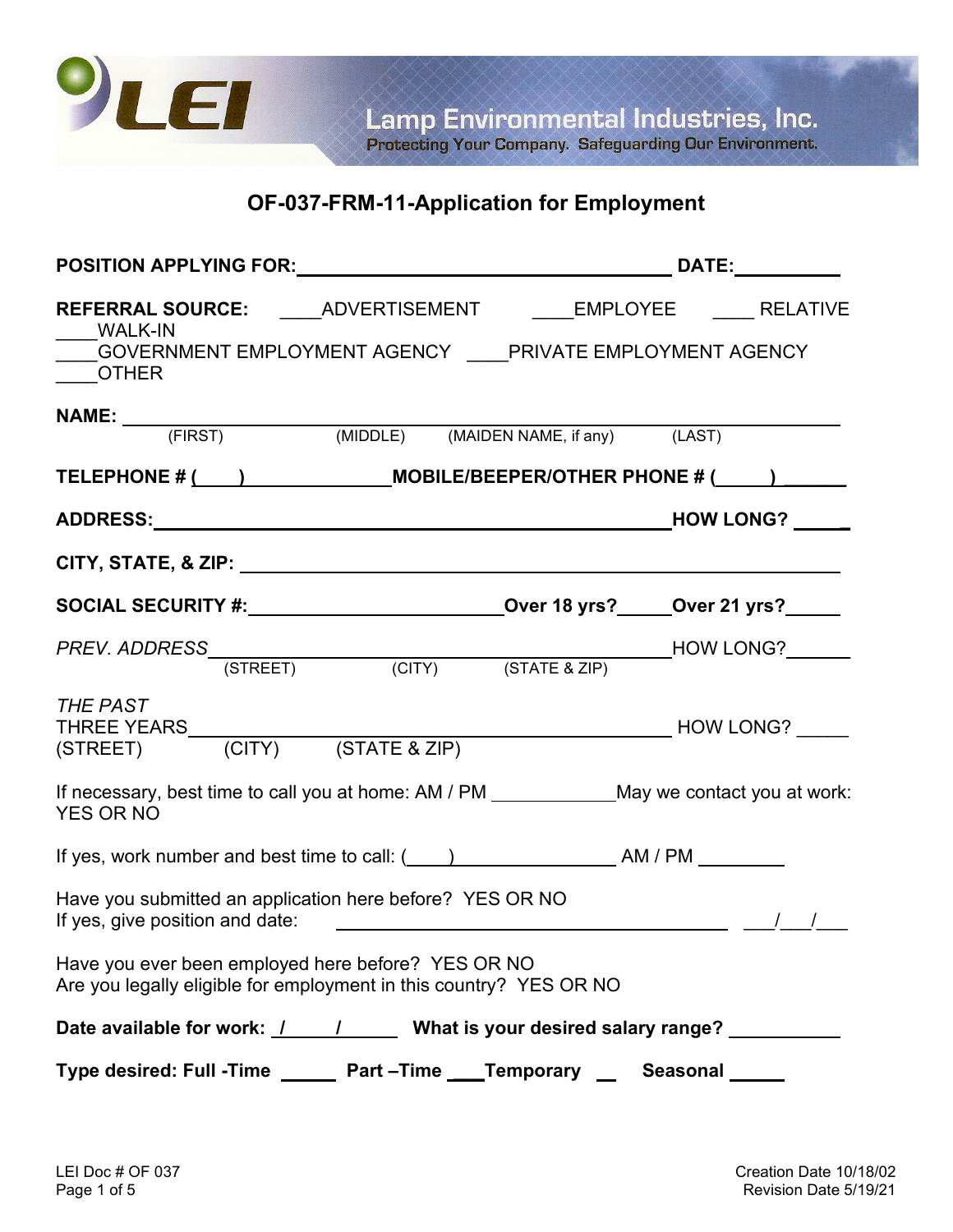|                     |                                                                                                                        | <b>PERSONAL REFERENCES</b> |  |
|---------------------|------------------------------------------------------------------------------------------------------------------------|----------------------------|--|
|                     |                                                                                                                        |                            |  |
|                     |                                                                                                                        |                            |  |
|                     |                                                                                                                        |                            |  |
|                     |                                                                                                                        | <b>EDUCATION</b>           |  |
|                     | High School: __________________________Years completed: _______Year Graduated: ________                                |                            |  |
|                     | Other Schooling: ______________________Years completed: _______Year Graduated: ________                                |                            |  |
|                     | Other Schooling: _____________________Years completed: _______Year Graduated: ________                                 |                            |  |
|                     |                                                                                                                        |                            |  |
|                     | <b>EMPLOYMENT RECORD NOTE: LEI Requires Previous Employment for at least 5 Years</b>                                   |                            |  |
|                     |                                                                                                                        |                            |  |
|                     |                                                                                                                        |                            |  |
|                     | Address: City/State: City/State: City/State:                                                                           |                            |  |
|                     |                                                                                                                        |                            |  |
|                     | Beginning Date: Ending Date: Pay Rate: Pay Rate: Per Month                                                             |                            |  |
|                     |                                                                                                                        |                            |  |
| Reason for Leaving: | <u> 1980 - Johann Stoff, deutscher Stoffen und der Stoffen und der Stoffen und der Stoffen und der Stoffen und der</u> |                            |  |
|                     |                                                                                                                        |                            |  |
|                     |                                                                                                                        |                            |  |
|                     |                                                                                                                        |                            |  |
|                     | Beginning Date: Ending Date: Pay Rate: Pay Rate: Per Month                                                             |                            |  |
|                     |                                                                                                                        |                            |  |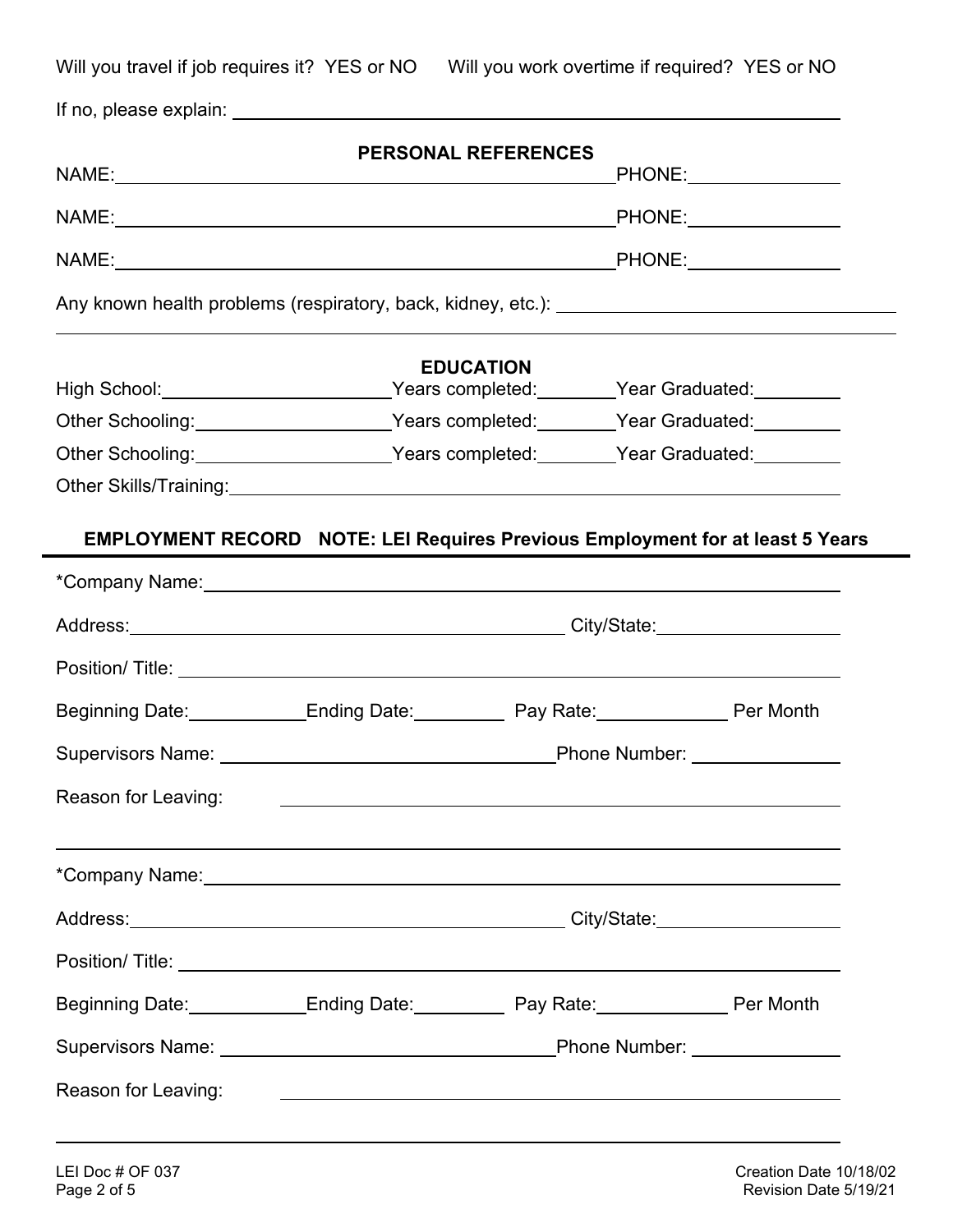|                     | Position/ Title: <u>Lateral Account</u> Contract Contract Contract Contract Contract Contract Contract Contract Contract Contract Contract Contract Contract Contract Contract Contract Contract Contract Contract Contract Contrac  |  |
|---------------------|--------------------------------------------------------------------------------------------------------------------------------------------------------------------------------------------------------------------------------------|--|
|                     | Beginning Date: Ending Date: Pay Rate: Pay Rate: Per Month                                                                                                                                                                           |  |
|                     |                                                                                                                                                                                                                                      |  |
| Reason for Leaving: | <u> 1980 - Andrea Stationen, Amerikaansk politiker (* 1980)</u>                                                                                                                                                                      |  |
|                     |                                                                                                                                                                                                                                      |  |
|                     | *Company Name: <u>www.company.com and the set of the set of the set of the set of the set of the set of the set of the set of the set of the set of the set of the set of the set of the set of the set of the set of the set of</u> |  |
|                     |                                                                                                                                                                                                                                      |  |
|                     |                                                                                                                                                                                                                                      |  |
|                     | Beginning Date: Ending Date: Pay Rate: Pay Rate: Per Month                                                                                                                                                                           |  |
|                     |                                                                                                                                                                                                                                      |  |
| Reason for Leaving: | <u> 1980 - Johann Stoff, amerikansk politiker (d. 1980)</u>                                                                                                                                                                          |  |
|                     |                                                                                                                                                                                                                                      |  |

*I HEREBY STATE THAT ALL THE ABOVE IS TRUE TO THE BEST OF MY KNOWLEDGE. TERMINATION MAY OCCUR UPON ANY FALSE STATEMENTS FOUND ON THIS APPLICATION. I ALSO GIVE PERMISSION FOR LEI, INC. TO OBTAIN BACKGROUND INFORMATION EITHER IN WRITING OR VERBALLY FROM MY PREVIOUS EMPLOYERS.* 

| <b>APPLICANT SIGNATURE:</b>        |           |               | DATE:        |  |
|------------------------------------|-----------|---------------|--------------|--|
| <b>OFFICE USE ONLY:</b>            |           |               |              |  |
| <b>TITLE:</b>                      |           | DEPARTMENT:   |              |  |
| (Circle one)                       | Full-Time | - Part-time - | or Temporary |  |
| <b>SUGGESTED AMOUNT OF PAY: \$</b> |           | <b>PER</b>    |              |  |
| <b>EMPLOYEE START DATE:</b>        |           | DOB:          |              |  |
| NAME OF IMMEDIATE SUPERVISOR:      |           |               |              |  |
| COMMENTS:                          |           |               |              |  |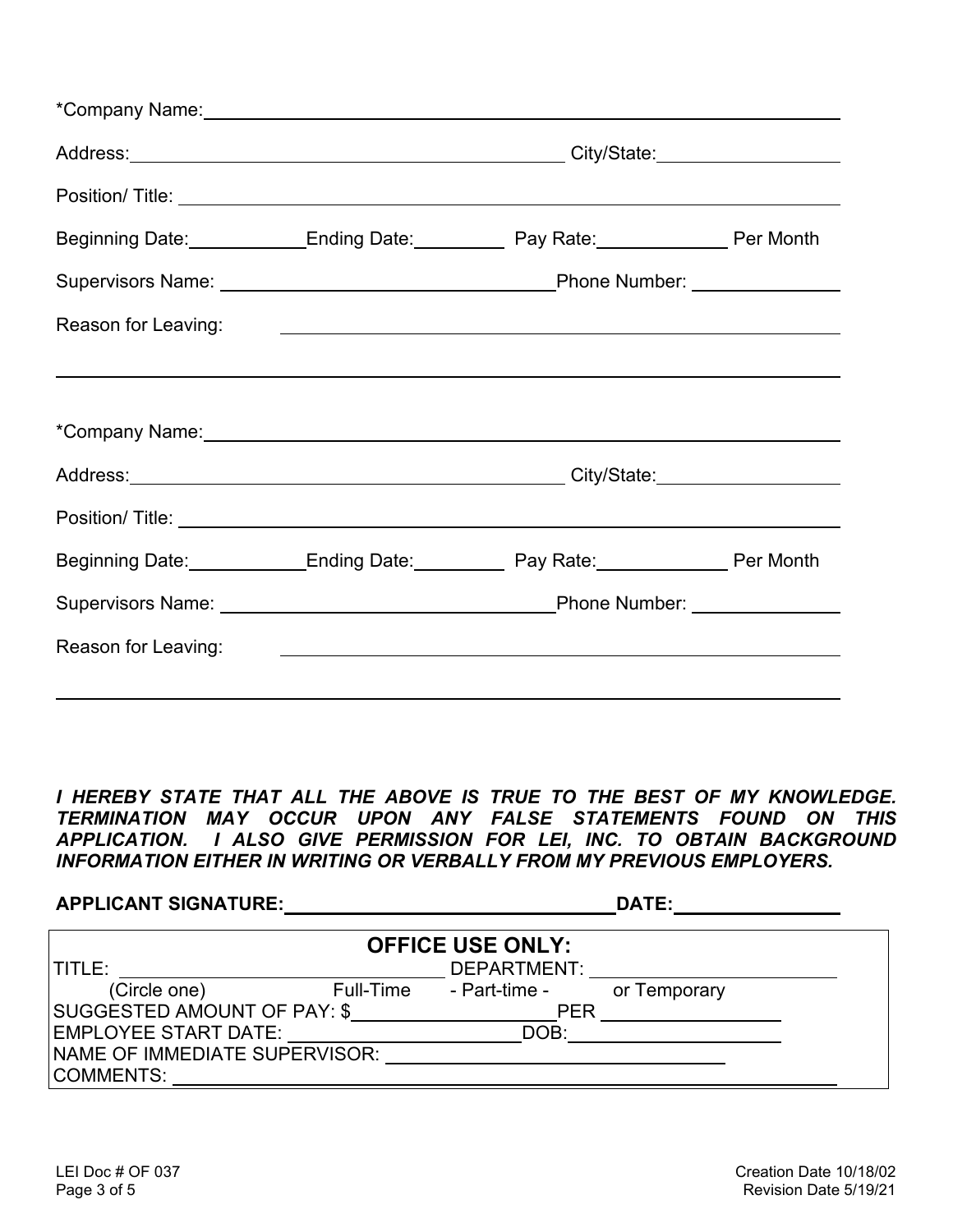## **PRE-EMPLOYMENT POLICIES**

It is the objective of the management of LEI, Inc. to take every possible measure to insure that all employees of this company are properly trained and practice all applicable **LDEQ, OSHA,** and **DOTD** guidelines. This objective will be accomplished by strict adherence to the training requirements and procedures hereafter described.

LEI, Inc. does not discriminate based on race, color, religion, sex, national origin, age, or disability in any of its hiring practice. LEI, Inc. complies with all Federal, State and Local Government authorities pertaining to the Equal Employment Opportunity according to Executive Order 11246, Section 503 of the Rehabilitation Act of 1973, 38 U.S.C. 4212 of the Vietnam Era Veterans Readjustment Assistance Act of 1974, Title VII of the Civil Rights Act of 1964, The Americans with Disabilities Act of 1990, The Age Discrimination Act of 1967, the Equal Pay Act of 1963, and Section 504 of the Rehabilitation Act of 1973

**LEI, Inc. hires using a 90 day probationary period with performance review at the end of 90 days. LEI reserves the right to hire permanently at the end of the 90-day probation period or to terminate employment at their discretion at anytime during the probation period.**

At any time during employment, *all personnel may be required* to submit to any or all of the following: drug test analysis for illicit drug use, alcohol breath test, lead and/or mercury test to establish base line lead and/or mercury body content, pulmonary function test, and/or a back stress test to determine physical limitations. *All Process Employees and Drivers must be able to lift 125 pounds and wear a respirator in order to comply with LEI's safety guidelines.* LEI reserves the right to perform random testing of all above-mentioned test throughout the term of employment. LEI pays pre-employment and probationary controlled substance and alcohol test if the test results are negative. The employee pays positive test results for pre-employment and probationary controlled substance and alcohol test. LEI, Inc. reserves the right to take disciplinary action or terminate employment, not limited to, but including the following reasons *at any time*:

| Unexcused Absence                     |
|---------------------------------------|
| <b>Improper Conduct</b>               |
| <b>Reporting Under Influence</b>      |
| <b>Dishonesty</b>                     |
| Use of Drugs                          |
| <b>Failure to follow Instructions</b> |
| Defective and Improper Work           |

Housekeeping Violations Excessive Tardiness Drinking (Alcohol) on Duty Insubordination Violation of Safety Rules Theft and Pilferage Careless Equipment operations Substandard Work Destruction of Property Fighting on Premises Violation of Rules of Conduct Leaving without Permission

All employees must follow the LEI policies in order for LEI to maintain a safe, efficient and approved regulatory facility. Please be aware that LEI may be required to, and reserves the right to conduct a Criminal History check from state and federal agencies on each applicant or employee.

**This certifies that this application was completed by me, and that all entries on it and information in it are true and complete to the best of my knowledge.** I authorize you to make such investigations and inquires of my personal, employment, financial or medical history and other related matters as may be necessary in arriving at an employment decision. I hereby release employers, schools, health care providers, state and local enforcement agencies and other persons from all liability in responding to inquiries and releasing information in connection with my application. **I HAVE READ AND UNDERSTAND ALL TESTING AND EMPLOYMENT REQUIREMENTS OF LEI, INC. AND I AM FULLY CAPABLE OF COMPLYING WITH ALL TESTING AND EMPLOYMENT REQUIREMENTS OF LEI, INC.**

| <b>Signature of Applicant: _</b> |  |
|----------------------------------|--|
|                                  |  |

**Date: \_\_\_\_\_\_\_\_\_** 

**Comments:**